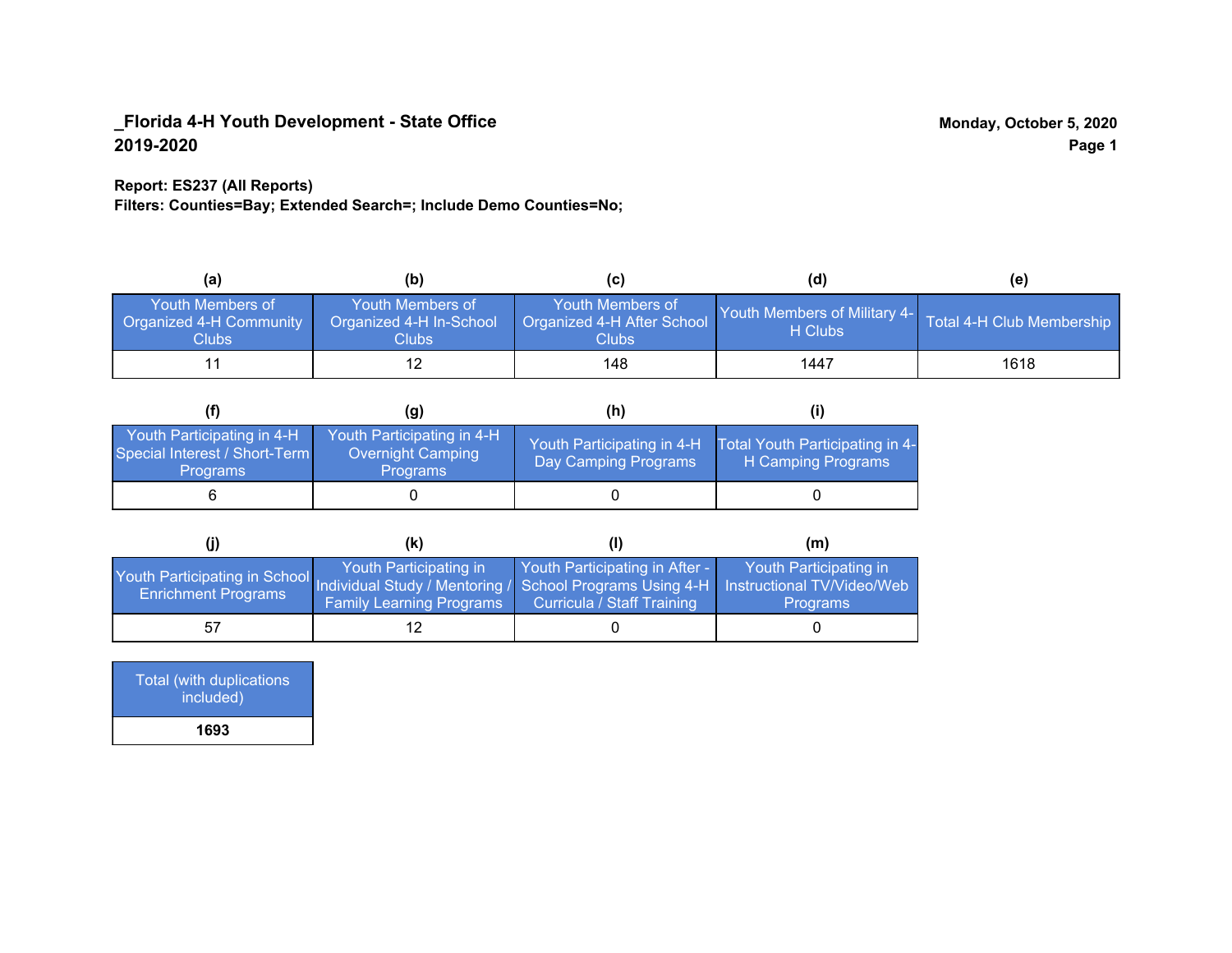**Report: ES237 (All Reports)**

**Filters: Counties=Bay; Extended Search=; Include Demo Counties=No;**

# **School Grade (duplications eliminated)**

| Kinder | 1st | 2nd | Bro | 4th | 5th | 6th | 7th | 8th | <b>9th</b> | 10 <sub>th</sub> | $\vert$ 11th | 12th | Post HS Not in School Special | Total |
|--------|-----|-----|-----|-----|-----|-----|-----|-----|------------|------------------|--------------|------|-------------------------------|-------|
| 224    | 221 | 208 | 199 | 189 | 172 | 111 | 65  | 60  | 45         | 4 <sup>1</sup>   | 34           | 20   |                               | 1600  |

# **Gender of 4-H Youth Participants (duplications eliminated)**

| Male | Female | Total |
|------|--------|-------|
| 767  | 833    | 1600  |

# **Place of Residence of 4-H Youth Participants (duplications eliminated)**

| ∣ Farm | Towns of under 10,000 and<br>rural non-farm | Towns and cities (10,000-<br>50,000), and their suburbs | Suburbs of cities of over<br>50,000 | Central cities of over 50,000 | Total |
|--------|---------------------------------------------|---------------------------------------------------------|-------------------------------------|-------------------------------|-------|
|        | 110                                         | 1484                                                    |                                     |                               | 1600  |

# **Total 4-H Youth Participants (duplications eliminated)**

Total

**<sup>1600</sup> Note: The four totals on this page should all match.**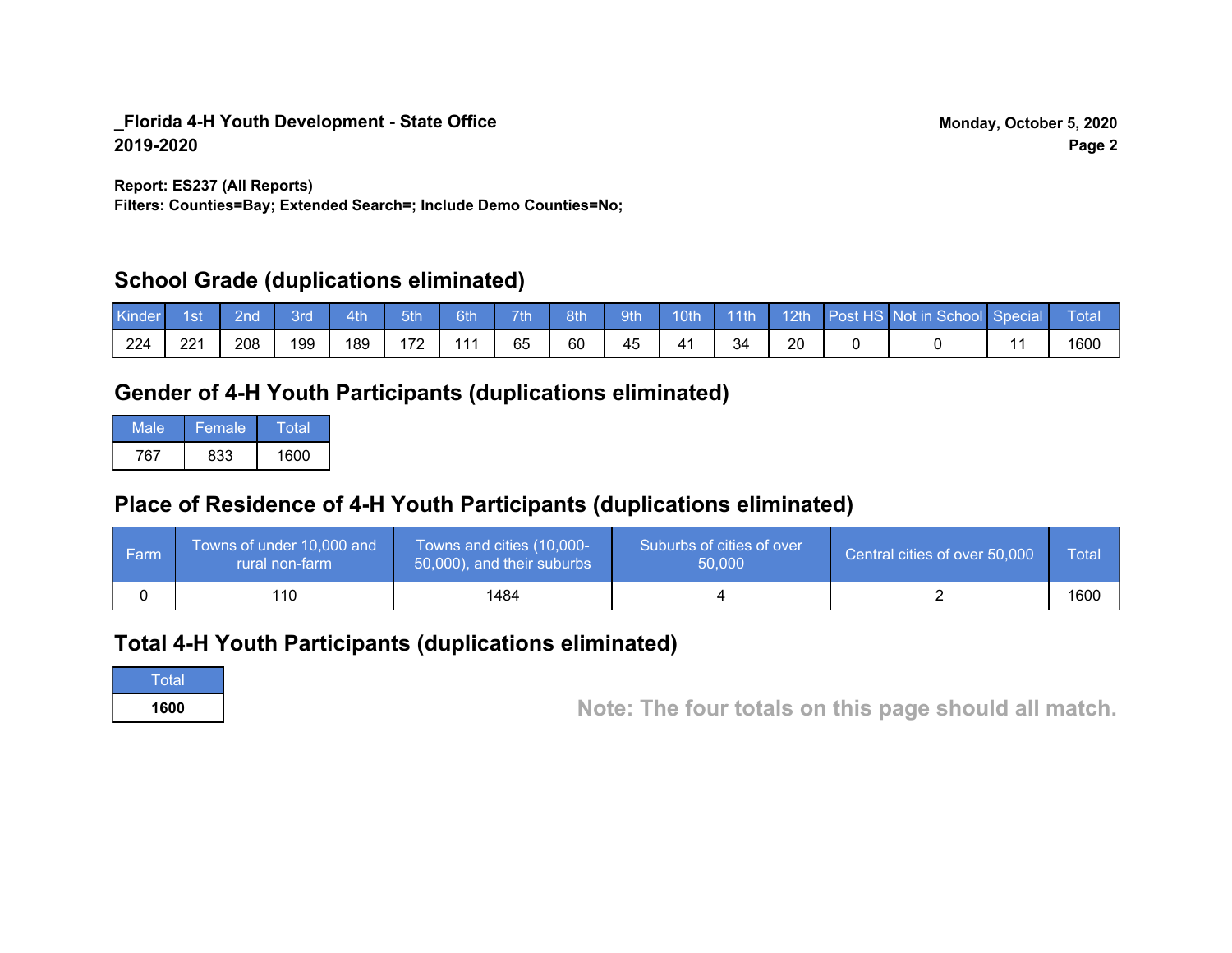**Report: ES237 (All Reports)**

**Filters: Counties=Bay; Extended Search=; Include Demo Counties=No;**

| <b>ETHNICITY</b>          | <b>TOTAL YOUTH</b> |
|---------------------------|--------------------|
| <b>Hispanic or Latino</b> | 110                |
| Not Hispanic or Latino    | 1490               |

Directions: Type in the appropriate numbers for your project. Ethnicity is separate from race. YOu should indicate an ethnicity category for each participant and all racial categories that apply to each participant (i.e. a participant of more than one race would be recorded in each applicable racial category). Ideally, your total participants should equal the total of numbers in your ethicity section. Totals of racial categories will be equal to or greater than your total participants if they all report racial information.

4-H Youth Participants: Any youth taking part in programs provided as a result of action by extension personnel (professional. Paraprofessional. And volunteer). This includes youth participation in programs conducted through 1862, 1890, and 1994 land-grant universities, EFNEP, urban gardening, and other programs that may not actually use the 4-H name and emblem with participants.

| <b>RACE</b>                               | <b>TOTAL YOUTH</b> |
|-------------------------------------------|--------------------|
| American Indian or Alaskan Native         | 7                  |
| Asian                                     | 51                 |
| <b>Black or African American</b>          | 277                |
| Native Hawaiian or other Pacific Islander | 21                 |
| White                                     | 977                |
| Youth Indicating More Than One Race       | 254                |
| <b>Undetermined</b>                       | 13                 |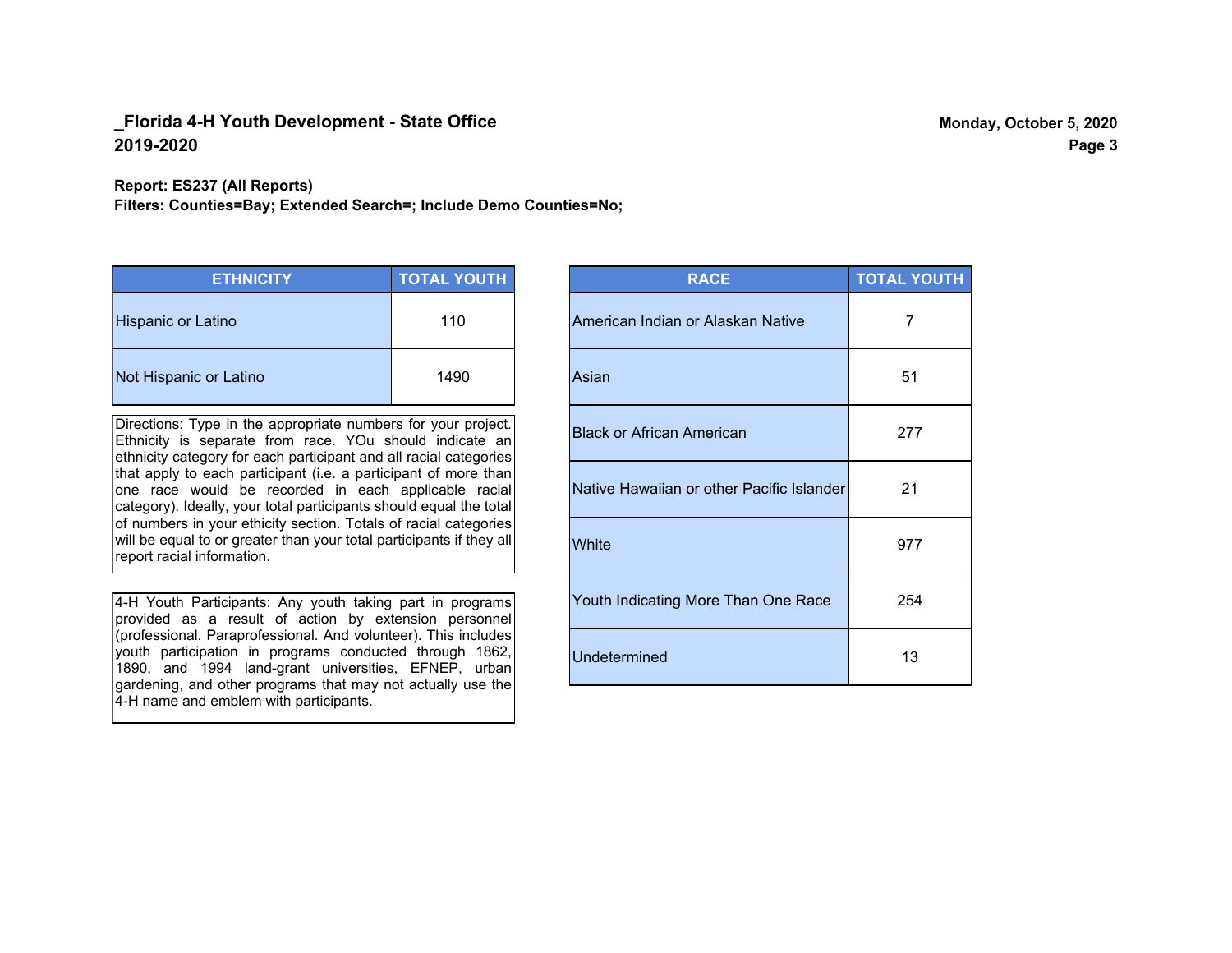**Report: ES237 (All Reports)**

**Filters: Counties=Bay; Extended Search=; Include Demo Counties=No;**

| Total Number of<br><b>Adult Volunteers</b> | <b>Total Number of</b><br><b>Youth Volunteers</b> | Total |
|--------------------------------------------|---------------------------------------------------|-------|
| 135                                        | 11                                                | 146   |

Adult Volunteer: Unpaid support for the 4-H program by an individual beyond high school age.

Youth Volunteer: Unpaid support for the 4-H program by a person who has not yet graduated from high school.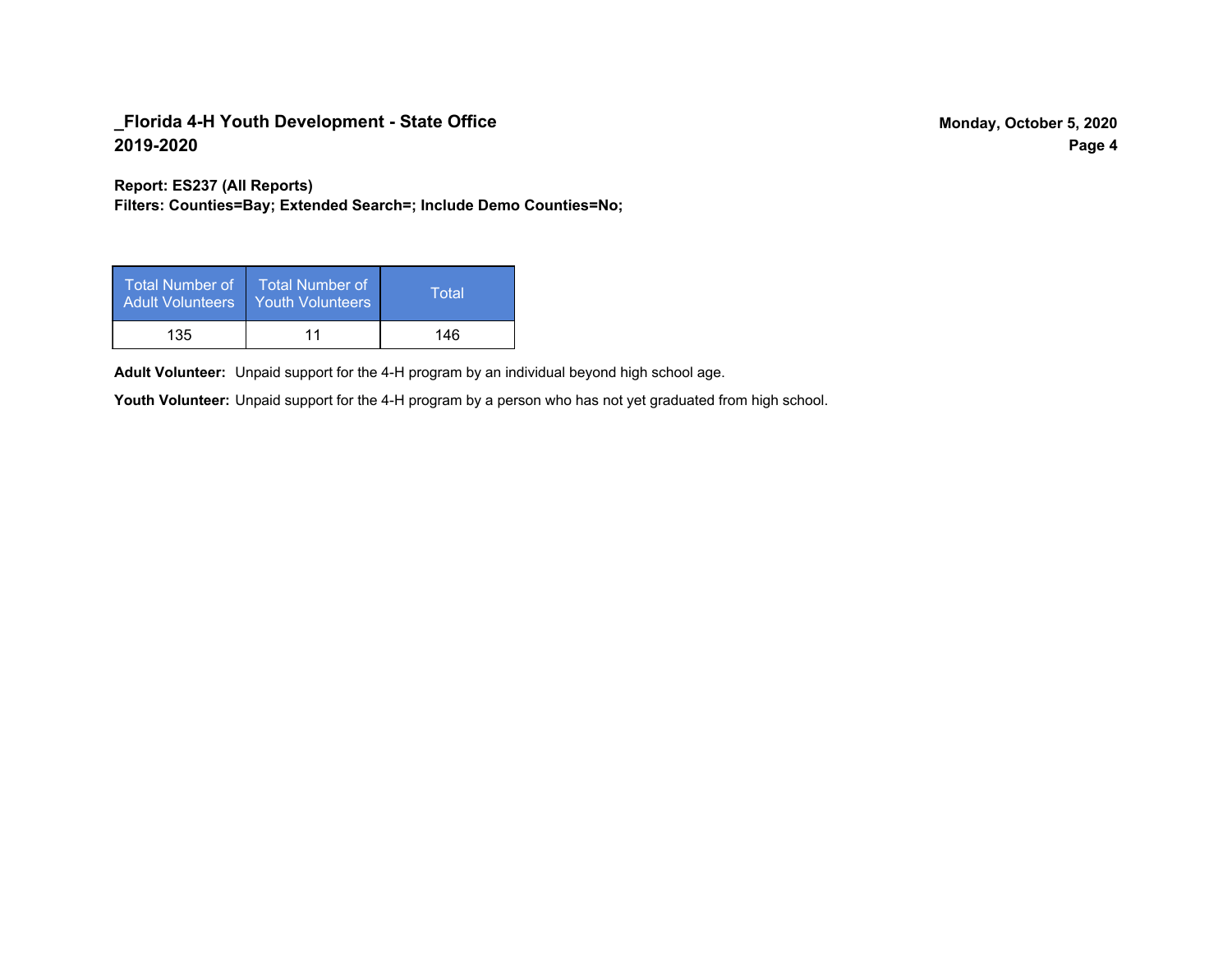13

### **Ag in the Classroom**

| : Agriculture Awareness                   |  |
|-------------------------------------------|--|
| School Enrichment - Agriculture Awareness |  |
| School Enrichment - Pizza Garden          |  |

#### **Animals**

| (4-H Cloverbuds- ANIMALS & PETS)-retired project | $\pmb{0}$ |
|--------------------------------------------------|-----------|
| (CAGED BIRDS) Retired Project                    | 0         |
| (GOATS) Retired Project                          | 0         |
| (GOATS-Pygmy) Retired Project                    | 0         |
| (HORSE-Advanced Horsemanship) Retired Project    | 0         |
| (HORSE-Horsemanship Science) Retired Project     | 0         |
| (LLAMAS AND ALPACAS)-retired project             | 0         |
| (POCKET PETS) Retired Project                    | 0         |
| <b>ANIMAL SCIENCES</b>                           | 0         |
| <b>BEEF</b>                                      | 0         |
| <b>CATS</b>                                      | 0         |
| <b>DAIRY CATTLE</b>                              | 0         |
| <b>DOGS</b>                                      | 0         |
| GOATS (Dairy)                                    | 0         |
| GOATS (Meat)                                     | 0         |
| <b>HORSE</b>                                     | 0         |
| HORSE (Horseless Horse)                          | 0         |
| <b>PETS</b>                                      | 0         |
| <b>POULTRY</b>                                   | 0         |
| <b>RABBITS</b>                                   | 0         |
| <b>SHEEP</b>                                     | 0         |
| <b>SWINE</b>                                     | 0         |
|                                                  | 0         |

#### **Biological Sciences**

| (4-H Cloverbuds-SCIENCE & TECHNOLOGY) Retired Project | 0            |
|-------------------------------------------------------|--------------|
| (Marine/Aquatic-AQUARIUMS) Retired Project            | 0            |
| (Marine/Aquatic-WETLANDS) Retired Project             | 0            |
| (Sciences-WINGS) Retired Project                      | <sup>n</sup> |
| (Wildlife - Bats) Retired Project                     | 0            |
| (Wildlife - Butterflies- WINGS) Retired Project       | 0            |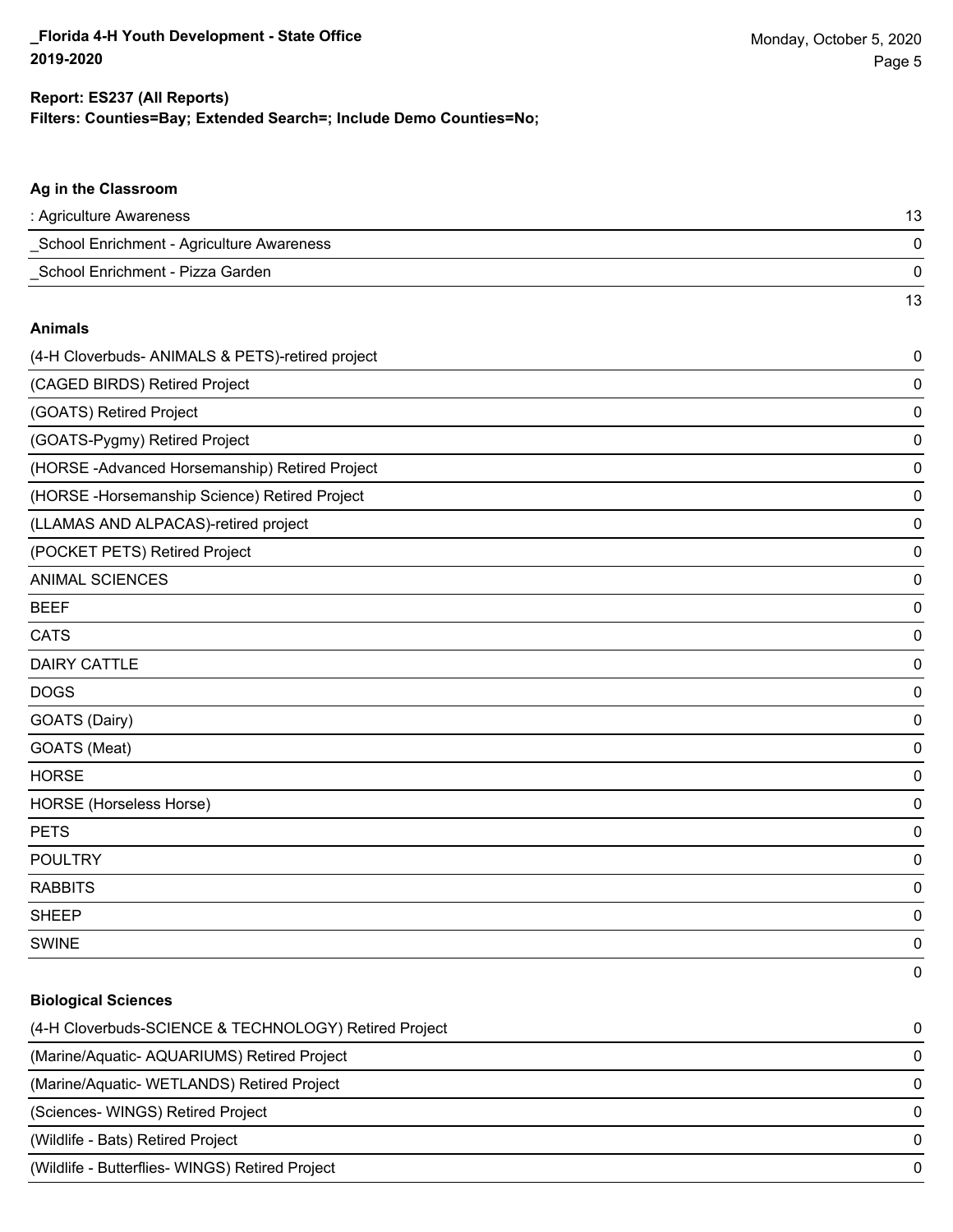## **Filters: Counties=Bay; Extended Search=; Include Demo Counties=No; Report: ES237 (All Reports)**

| (Wildlife- BLUEBIRDS) Retired Project                     | 0              |
|-----------------------------------------------------------|----------------|
| : ABCs of ENTOMOLOGY                                      | 0              |
| : Entomology-Apiary/Beekeeping                            | 0              |
| : Meat Sciences                                           | 0              |
| : Natural Sciences                                        | 0              |
| School Enrichment - Embryology                            | 0              |
| School Enrichment- Natural Sciences                       | 0              |
| <b>INSECTS (ENTOMOLOGY)</b>                               | 0              |
| MARINE SCIENCE AND AQUATIC SCIENCES                       | 0              |
| <b>SCIENCE DISCOVERY</b>                                  | $\overline{2}$ |
| <b>VETERINARY SCIENCE</b>                                 | 0              |
|                                                           | 2              |
| <b>Civic Engagement</b>                                   |                |
| (4-H Cloverbuds- CITIZENSHIP)-retired project             | 0              |
| (Citizenship-INTERGENERATIONAL) Retired Project           | 0              |
| <b>CITIZENSHIP</b>                                        | 0              |
| CITIZENSHIP-COMMUNITY SERVICE                             | $\mathbf{1}$   |
| CULTURAL AND GLOBAL EDUCATION                             | 0              |
|                                                           | 1              |
| <b>Communications and Expressive Arts</b>                 |                |
| (4-H Cloverbuds- COMMUNICATIONS) Retired Project          | 0              |
| (4-H Cloverbuds- VISUAL-LEISURE ARTS) Retired Project     | 0              |
| (FILMMAKING) Retired Project                              | 0              |
| (LEISURE ARTS- Arts & Crafts) Retired Project             | 0              |
| (Leisure Arts- COLLECTIBLES) Retired Project              | 0              |
| (PHOTOGRAPHY) Retired Project                             | 0              |
| (PUBLIC SPEAKING) Retired Project                         | 0              |
| (VISUAL ARTS) Retired Project                             | 0              |
| School Enrichment - 4-H Tropicana Public Speaking Program | 0              |
| COMMUNICATIONS AND PUBLIC SPEAKING                        | 1              |
| <b>EXPRESSIVE ARTS</b>                                    | 4              |
| <b>VISUAL ARTS</b>                                        | 58             |
|                                                           | 63             |
| <b>Community / Volunteer Service</b>                      |                |

(Citizenship-PUBLIC ADVENTURES) Retired Project 0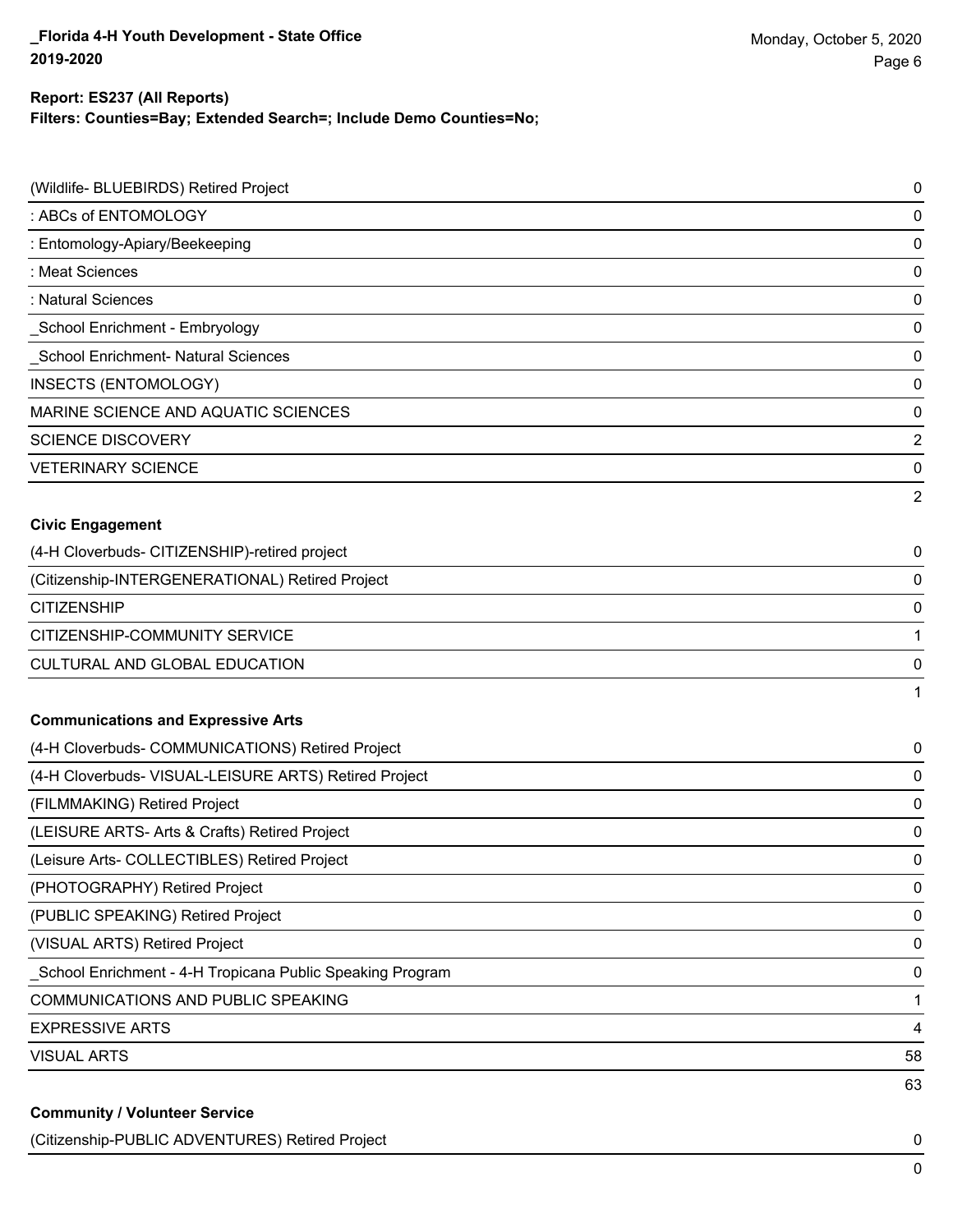| <b>Consumer and Family Science</b>                           |    |
|--------------------------------------------------------------|----|
| (4-H Cloverbuds- CLOTHING) Retired project                   | 0  |
| (CHILD DEVELOPMENT Babysitting) Retired Project              | 0  |
| (Clothing - SELECTION) Retired Project                       | 0  |
| (Clothing - SEWING) Retired Project                          | 0  |
| (Clothing-Sewing- QUILTING) Retired Project                  | 0  |
| (CONSUMER EDUCATION AND SHOPPING) Retired Project            | 0  |
| (Human Development - Talking with TJ) Retired Project        | 0  |
| (HUMAN DEVELOPMENT) Retired Project                          | 0  |
| (Human Development-CHOICES) Retired Project                  | 0  |
| (Money Management -FINANCIAL CHAMPIONS) Retired Project      | 0  |
| : Consumer Choices Event                                     | 0  |
| 4-H CLOVERBUDS                                               | 54 |
| Animal Science- ALL ABOUT ANIMALS                            | 0  |
| Animal Sciences- LIVESTOCK JUDGING                           | 0  |
| Animals-PETS/SMALL ANIMALS                                   | 0  |
| CHILD DEVELOPMENT & CHILD CARE                               | 0  |
| Citizenship-SERVICE LEARNING                                 | 0  |
| <b>CLOTHING &amp; SEWING</b>                                 | 0  |
| <b>Exploring Farm Animals</b>                                | 0  |
| Hog-n-Ham Project                                            | 0  |
| Marine Science                                               | 0  |
| <b>MONEY MANAGEMENT</b>                                      | 0  |
| Performing Arts-DANCE/MOVEMENT                               | 0  |
| Pet Pals                                                     | 0  |
| Plant Pals, K-3 (5-8 yrs)                                    | 0  |
| test                                                         | 0  |
| Wildlife - Birds                                             | 0  |
|                                                              | 54 |
| <b>Environmental Education / Earth Sciences</b>              |    |
| (4-H Cloverbuds- ENVIRONMENT-Earth Sciences) Retired Project | 0  |
| : Recycling                                                  | 0  |

: Water Education 0

\_School Enrichment - Project Learning Tree 0

\_School Enrichment- Environmental Sciences 0

EARTH SCIENCES 0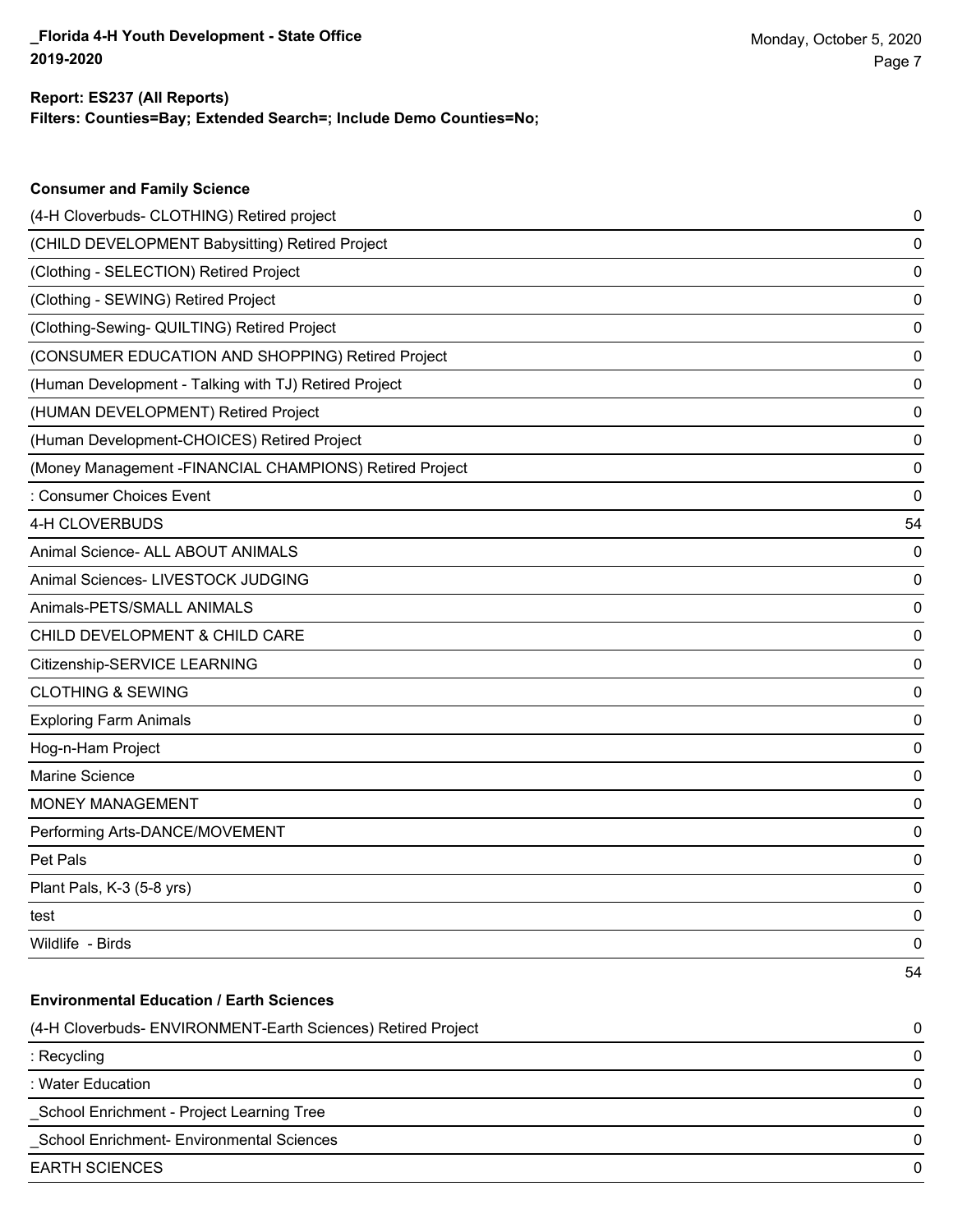# **Report: ES237 (All Reports)**

**Filters: Counties=Bay; Extended Search=; Include Demo Counties=No;**

| <b>ENERGY</b>                  | 0    |
|--------------------------------|------|
| <b>ENVIRONMENTAL SCIENCES</b>  | 1499 |
| <b>FORESTRY</b>                | 0    |
| <b>OUTDOOR EDUCATION</b>       | 3    |
| SOIL AND WATER SCIENCES        | 0    |
| <b>SPORTFISHING</b>            | 0    |
| <b>SS - SHOOTING SPORTS</b>    | 0    |
| <b>SS-ARCHERY</b>              | 3    |
| SS-HUNTING 10y/o               | 0    |
| SS-MUZZLELOADING 12y/o         | 0    |
| SS-RIFLE, AIR                  | 0    |
| SS- RIFLE, SMALL BORE          | 0    |
| SS-SHOTGUN 10y/o               | 0    |
| <b>WILDLIFE &amp; HABITATS</b> | 0    |
|                                | 1505 |

## **Foods and Nutrition**

| (4-H Cloverbuds- FOODS & NUTRITION) Retired Project   | 0              |
|-------------------------------------------------------|----------------|
| (Food - SPORTS NUTRITION) Retired Project             | 0              |
| (FOOD AND FOOD PRESERVATION SCIENCES) Retired Project | 0              |
| (FOOD PREP AND COOKING) Retired Project               | 0              |
| (Food Prep- BREADS & BREADMAKING) Retired Project     | 0              |
| (Food Prep- DAIRY FOODS) Retired Project              | 0              |
| (Food Prep- MICROWAVE MAGIC) Retired Project          | 0              |
| (Food Science-FOOD PRESERVATION) Retired Project      | 0              |
| _School Enrichment - Up for the Challenge             | 0              |
| School Enrichment - YUM                               | 0              |
| <b>School Enrichment - YUMMEE</b>                     | 0              |
| <b>School Enrichment- Nutrition</b>                   | 0              |
| <b>FOOD &amp; NUTRITION</b>                           | 7              |
|                                                       | $\overline{7}$ |

## **Health**

| (Health- HEALTH ROCKS) Retired Project      |      |
|---------------------------------------------|------|
| (HEALTH: PHYSICAL ACTIVITY) Retired Project | 0    |
| : Healthy Living                            | 0    |
| PERSONAL WELL BEING                         | 1442 |
|                                             | 1442 |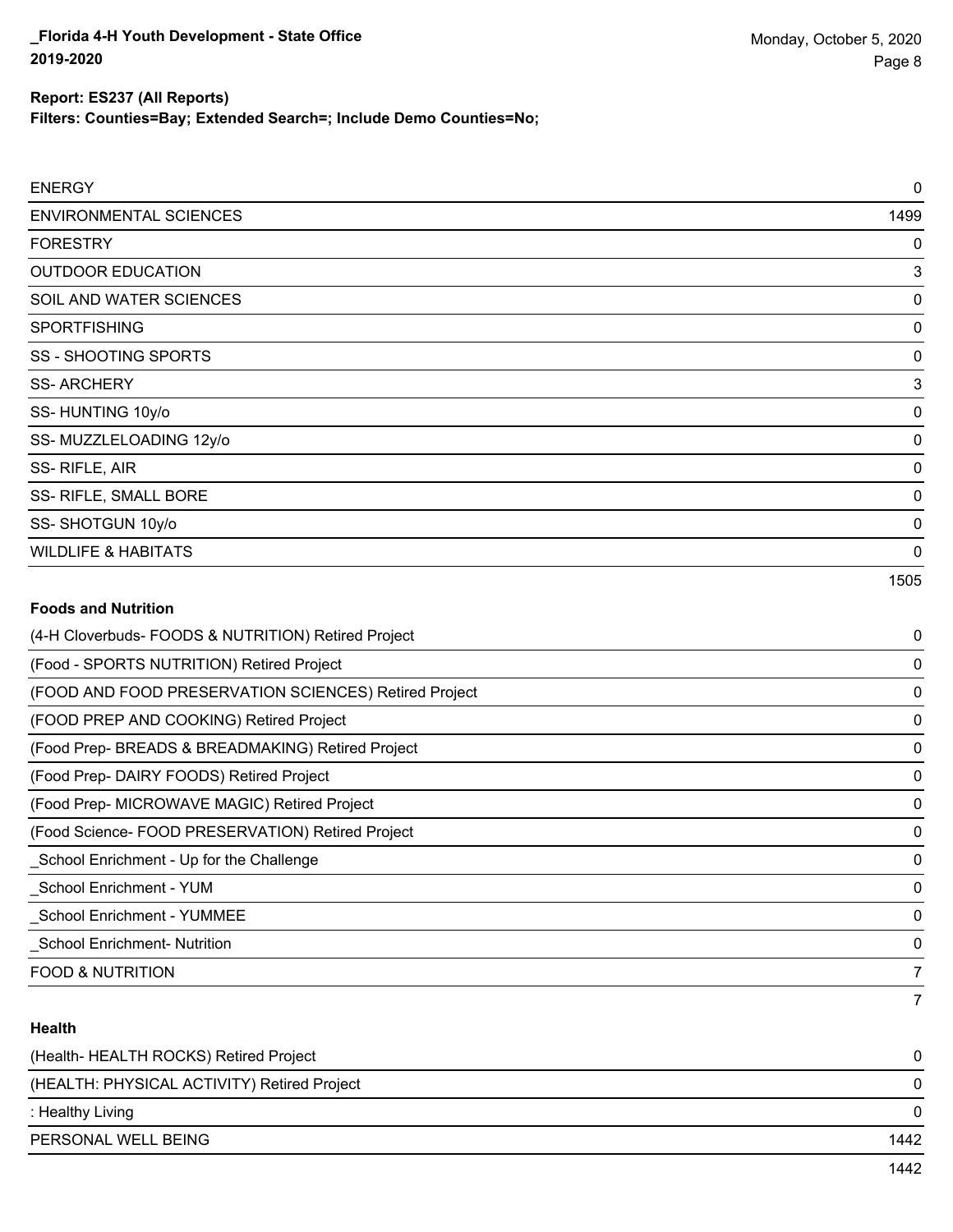### **Filters: Counties=Bay; Extended Search=; Include Demo Counties=No; Report: ES237 (All Reports)**

| <b>Leadership and Personal Development</b>                 |    |
|------------------------------------------------------------|----|
| (4-H Cloverbuds- LEADERSHIP) Retired Project               | 0  |
| (4-H Cloverbuds_DISCOVERY Projects) Retired Project        | 0  |
| (Home Environment- CHANGING SPACES) Retired Project        | 0  |
| (Plant Sciences - Mowing for Money) Retired Project        | 0  |
| (Workforce Prep- CAREER DEVELOPMENT) Retired Project       | 0  |
| (Workforce Prep- ENTREPRENEURSHIP) Retired Project         | 0  |
| <b>Character Education</b>                                 | 0  |
| : Personal Development                                     | 0  |
| <b>EXPLORING 4-H</b>                                       | 2  |
| LEADERSHIP DEVELOPMENT                                     | 40 |
| <b>WORKPLACE PREPARATION</b>                               | 0  |
|                                                            | 42 |
| <b>Personal Safety</b>                                     |    |
| (Health and Safety- ATV SAFETY) Retired Project            | 0  |
| (Health- EMERGENCY PREPARDNESS) Retired Project            | 0  |
| <b>ATV SAFETY</b>                                          | 0  |
| <b>SAFETY</b>                                              | 0  |
|                                                            | 0  |
| <b>Physical Sciences</b>                                   |    |
| (ASTRONOMY) Retired Project                                | 0  |
| : Weather and Climate                                      | 0  |
| <b>AEROSPACE</b>                                           | 0  |
|                                                            | 0  |
| <b>Plant Science</b>                                       |    |
| (4-H Cloverbuds- PLANT SCIENCES-Gardening) Retired Project | 0  |
| (GROWING CITRUS) Retired Project                           | 0  |
| (Plant Sciences-GARDENING) Retired Project                 | 0  |

(Plants -Gardening- FLOWERS) Retired Project 0 (Plants -Gardening- VEGETABLES) Retired Project 0

(Plants -Gardening-CONTAINER GARDENING) Retired Project 0

\_School Enrichment- Gardening and Plants 0

GARDENING AND PLANTS 127

GARDENING AND PLANTS: JR MASTER GARDENER 0